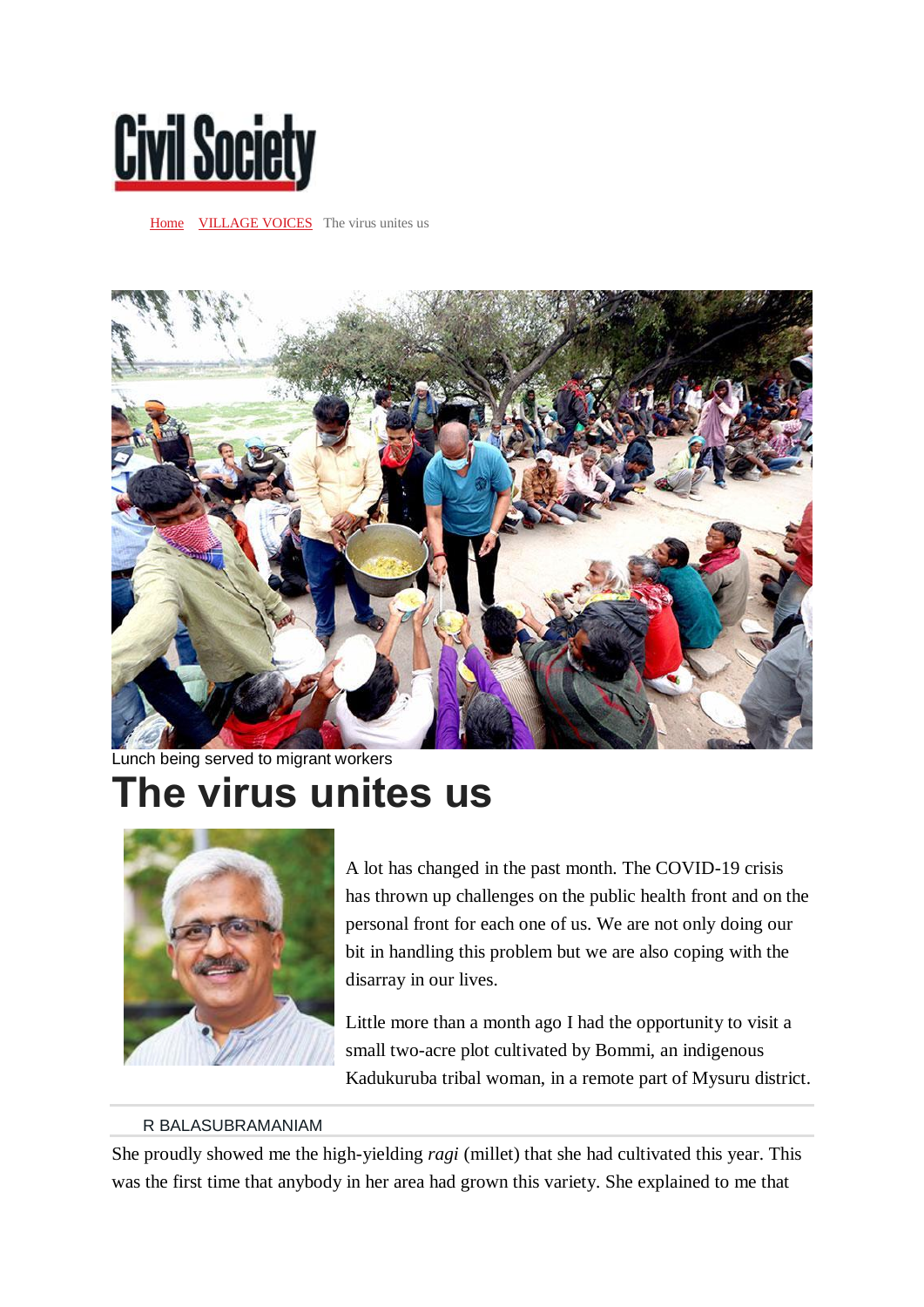the harvest expected in the coming month would be three times what she used to get from the traditional *ragi*she cultivated earlier. She excitedly told me that she would share the seeds from her crop with her neighbours and make sure that they also benefited from her experiment. Bommi was looking forward to all her friends and relatives helping her with harvesting and threshing the crop.

Neither Bommi nor I nor anybody else could have imagined that a month can be a long time in our lives. Today, she is finding it difficult to mobilize her community to help her save her crop. The crisis has thrown life out of gear not just for her but for millions of people around the world. Not only does Bommi have to worry about the virus and finding soap and fetching water to keep washing her hands, social distancing has meant having no one to help her harvest her crop.

While the crisis has exposed the vulnerability of governments, of health systems, global bodies and of each one of us, it has also brought out the indomitable spirit of humans, the leadership of the heads of some nations, the collective resolve of the scientific community, the softer side of the business world and the goodness in each of our hearts. Though our health systems have not been prepared for such a pandemic, the courage and spirit of our frontline health workers, security agencies and volunteers are exemplary.

From social distancing to changing the way we greet each other, to altering personal habits and behaviour, to recognizing the importance of professions that we took for granted, things are not the same anymore. This crisis has defined a new normal for all of us. And it is impressive to see how each one of us is adapting and coping with the manifold demands imposed on us.

For the privileged few, this may be the time to catch up on one's reading, try new online courses or just spend quality time with the family. For the young, it may be the time to discover new online games and catch up with their favourite shows on Netflix or Amazon. For a few others, boredom and isolation can tax their mental health. For several IT employees, it may mean the invasion of their offices into their homes. Whether we call it work from home or working at home, things are no longer the same anymore.

But for people like Bommi, this new normal is making demands that few of us can relate to or comprehend. The only petty shop that was close to her home has now run out of stock as the local grocer is no longer able to travel to Mysuru city to get fresh stocks. While nature has been kind and Bommi is able to pick several 'greens' in the fields around, she worries about how she will feed her family this coming year with harvesting not likely to happen on time. Direct bank transfers are a godsend but then people like her are worried as the bank is not open for her to withdraw cash. The manager and the clerk used to travel each day from the nearest town but are not able to do so now.